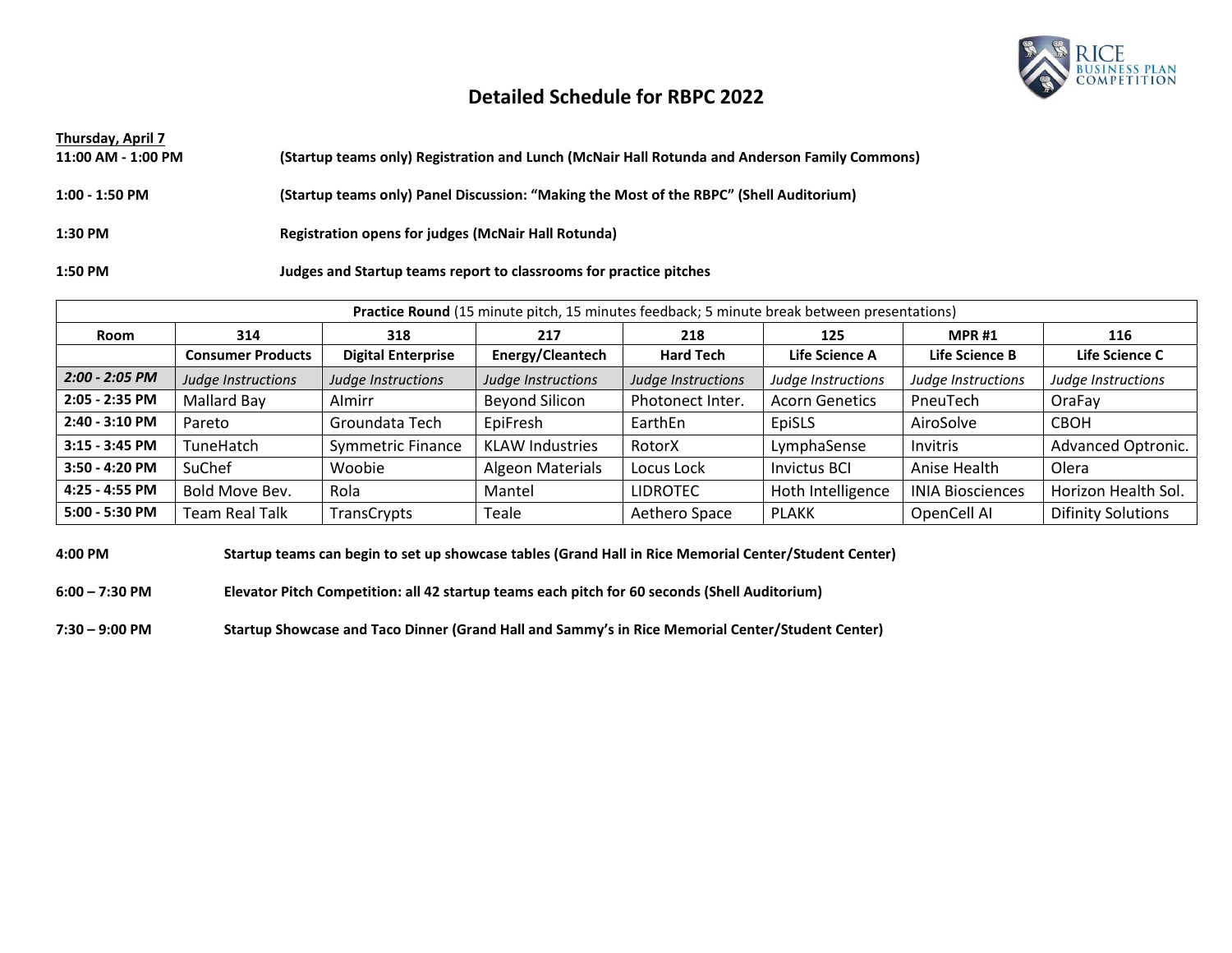

# **Detailed Schedule for RBPC 2022**

#### **Friday, April 8 7:30 - 8:30 AM Registration and Breakfast (McNair Hall Rotunda and Anderson Family Commons)**

#### **8:30 AM Judges and report to assigned classrooms**

| First Round (15 minutes pitch, 20 min Q&A 10-minute break between presentations) |                                                       |                           |                         |                    |                       |                         |                           |
|----------------------------------------------------------------------------------|-------------------------------------------------------|---------------------------|-------------------------|--------------------|-----------------------|-------------------------|---------------------------|
| Room                                                                             | 214                                                   | 216                       | 218                     | 316                | 312                   | 314                     | 317                       |
|                                                                                  | <b>Consumer Products</b>                              | <b>Digital Enterprise</b> | Energy/Cleantech        | <b>Hard Tech</b>   | Life Science A        | Life Science B          | Life Science C            |
| $8:45 - 9:00$ AM                                                                 | Judge Instructions                                    | Judge Instructions        | Judge Instructions      | Judge Instructions | Judge Instructions    | Judge Instructions      | Judge Instructions        |
| $9:00 - 9:35$ AM                                                                 | Mallard Bay                                           | Almirr                    | <b>Beyond Silicon</b>   | Photonect Inter.   | <b>Acorn Genetics</b> | PneuTech                | OraFay                    |
| 9:45 - 10:20 AM                                                                  | Pareto                                                | Groundata Tech            | EpiFresh                | EarthEn            | EpiSLS                | AiroSolve               | <b>CBOH</b>               |
| 10:30 - 11:05 AM                                                                 | <b>TuneHatch</b>                                      | Symmetric Finan.          | <b>KLAW Industries</b>  | RotorX             | LymphaSense           | <b>Invitris</b>         | Advanced Optronic.        |
| 11:15 - 11:50 AM                                                                 | SuChef                                                | Woobie                    | <b>Algeon Materials</b> | Locus Lock         | Invictus BCI          | Anise Health            | Olera                     |
| 11:50 AM - 12:50 PM                                                              | Lunch (Anderson Family Commons and Woodson Courtyard) |                           |                         |                    |                       |                         |                           |
|                                                                                  | Lunch for Academic Advisors (Dean's Conference Room)  |                           |                         |                    |                       |                         |                           |
| $1:00 - 1:35$ PM                                                                 | <b>Bold Move</b>                                      | Rola                      | Mantel                  | <b>LIDROTEC</b>    | Hoth Intelligence     | <b>INIA Biosciences</b> | Horizon Health Sol        |
| 1:45 - 2:20 PM                                                                   | <b>Team Real Talk</b>                                 | TransCrypts               | Teale                   | Aethero Space      | <b>PLAKK</b>          | OpenCell AI             | <b>Difinity Solutions</b> |

#### **2:20 - 2:50 PM Break (Anderson Family Commons and Woodson Courtyard)**

#### **2:50 PM Judges and Startup teams report back to** Presentation Rooms

| Feedback Session (15 minutes of judge feedback and comments per startup team, no break between sessions) |                       |                           |                        |                  |                       |                         |                           |
|----------------------------------------------------------------------------------------------------------|-----------------------|---------------------------|------------------------|------------------|-----------------------|-------------------------|---------------------------|
| Room                                                                                                     | 214                   | 216                       | 218                    | 316              | 312                   | 314                     | 317                       |
|                                                                                                          | <b>Consumer</b>       | <b>Digital Enterprise</b> | Energy/Cleantech       | <b>Hard Tech</b> | Life Science A        | Life Science B          | Life Science C            |
| $3:00 - 3:15$ PM                                                                                         | Mallard Bay           | Almirr                    | <b>Beyond Silicon</b>  | Photonect Inter. | <b>Acorn Genetics</b> | PneuTech                | OraFay                    |
| 3:15 - 3:30 PM                                                                                           | Pareto                | Groundata Tech            | EpiFresh               | EarthEn          | EpiSLS                | AiroSolve               | <b>CBOH</b>               |
| 3:30 - 3:45 PM                                                                                           | TuneHatch             | Symmetric                 | <b>KLAW Industries</b> | RotorX           | LymphaSense           | Invitris                | Advanced Optronic.        |
| $3:45 - 4:00$ PM                                                                                         | SuChef                | Woobie                    | Algeon Materials       | Locus Lock       | <b>Invictus BCI</b>   | Anise Health            | Olera                     |
| 4:00 - 4:15 PM                                                                                           | <b>Bold Move</b>      | Rola                      | Mantel                 | <b>LIDROTEC</b>  | Hoth Intelligence     | <b>INIA Biosciences</b> | Horizon Health Sol        |
| 4:15 - 4:30 PM                                                                                           | <b>Team Real Talk</b> | TransCrypts               | Teale                  | Aethero Space    | <b>PLAKK</b>          | OpenCell AI             | <b>Difinity Solutions</b> |

**4:30 - 6:30 PM Announcement of Semi-Finalists and BBQ Dinner (Shell Auditorium and Woodson Courtyard)**